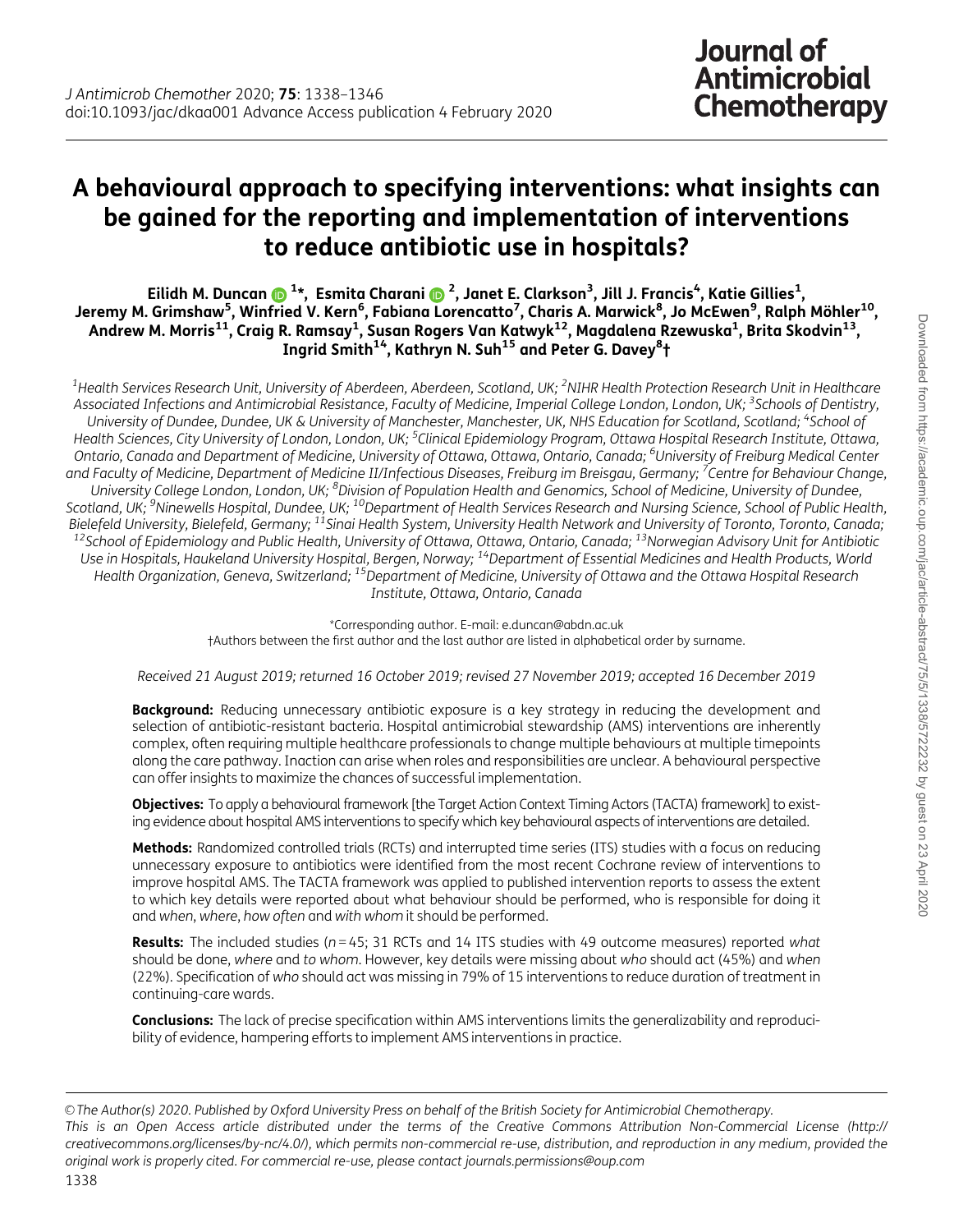# <span id="page-1-0"></span>**Introduction**

Reducing unnecessary exposure to antibiotics in hospitals is a key strategy in reducing the development, selection and spread of antibiotic-resistant bacteria[.1](#page-6-0)

Many hospitals around the world have implemented antimicrobial stewardship (AMS) programmes involving a multidisciplinary AMS team and a systematic approach for actions to improve responsible/appropriate antibiotic use[.2](#page-6-0) Establishing which interventions are most effective in reducing antibiotic exposure is an important first step towards improving antibiotic prescribing. However, identifying AMS interventions that have been successful in one setting is not enough to ensure effective AMS interventions will be effectively implemented more widely in hospitals.

The Cochrane review of interventions to improve antibiotic prescribing to hospital inpatients provides clear evidence that AMS interventions can increase compliance with antibiotic policy.<sup>3</sup> There were 221 included studies in the review, with the majority focusing on choice, route or dose of antibiotic medicines. There was high-certainty evidence from randomized controlled trials (RCTs) that AMS interventions can reduce the total duration of antibiotic treatment and evidence from interrupted time series (ITS) studies provided additional evidence that the results of AMS interventions are reproducible in routine practice.<sup>3</sup> The aim of this review is to use a behavioural perspective to examine the AMS interventions in these RCTs and ITS studies from the Cochrane review and to make recommendations about the application of behaviour-change principles to the design and reporting of future interventions.

Hospital AMS interventions are inherently complex, often requiring multiple healthcare professionals to change multiple behaviours at multiple timepoints along the care pathway. Inaction can arise when roles and responsibilities are unclear. Effective AMS interventions are more likely to be interpretable, reproducible and implemented if it is clearly specified what behaviour(s) should be performed, who is responsible for doing it and when, where, how often and with whom it should be performed. $4.5$ Specifying behaviour in this way is known as the TACTA framework: Target (patient group, e.g. elective surgery patients), Action (start or stop antibiotics), Context (specific hospital ward, e.g. surgical ward), Timing (when to start or stop, e.g. 24 h after surgery) and Actors (healthcare professionals responsible for the action, e.g. the surgeon who performed the operation).<sup>6</sup> Poor specification of behaviour creates difficulties for research (hampering interpretation of results, replication of interventions and studies, and evidence synthesis) and practice (impeding replication, scaling up and implementation of effective AMS interventions into clinical settings). Applying TACTA to ensure precise specification of problems and recommendations makes implementation more feasible; it provides greater clarity about what is required and greater certainty about whether it has been accomplished. $6,7$ 

Our aim in this study was to apply this framework that guides specification of behaviours to evidence from the Cochrane review about interventions focused on reducing unnecessary exposure to antibiotics<sup>3</sup> in order to determine the extent to which stewardship interventions are currently specified in key behavioural elements and thereby explore what insights can be gleaned for efforts to implement AMS interventions in hospitals.

# Methods

### Study selection

For this review, we included relevant studies from the 196 RCTs and ITS studies included in the Cochrane review of interventions to improve antibiotic prescribing to hospital inpatients.<sup>3</sup> Detailed methods of the Cochrane review are reported elsewhere<sup>3</sup> and Figure 1 provides a diagram of study flow for this review. Studies were included if the prescribing outcome was coded by the original Cochrane review team as a decision to start or stop antibiotics, with the intervention target to reduce exposure. We excluded studies if the target was to increase antibiotic exposure as focusing on reducing unnecessary exposure to antibiotics in hospitals is a key strategy in reducing the development and selection of antibiotic-resistant bacteria.

### Data extraction

Two authors (E.M.D. and P.G.D.) reviewed the full text of each included study. We separated the studies into those based in ICUs versus continuing-care wards because ICUs have higher staffing levels with daily rounds by senior medical staff.<sup>8</sup> In contrast, prescribing decisions in continuingcare wards are more likely to be made by doctors-in-training and there is increasing evidence about the complex social and professional dynamics underlying their prescribing decisions.  $9-11$  In the Cochrane review, 51% of interventions were coded as designed and delivered by a multidisciplinary Antimicrobial Management Team of physicians working with pharmacists and/or nurses.<sup>3</sup> Details of the AMS interventions were extracted verbatim from the original studies. Effective Practice and Organisation of Care (EPOC)



Downloaded from https://academic.oup.com/jac/article-abstract/75/5/1338/5722232 by guest on 23 April 2020 Downloaded from https://academic.oup.com/jac/article-abstract/75/5/1338/5722232 by guest on 23 April 2020

Figure 1. Study flow diagram.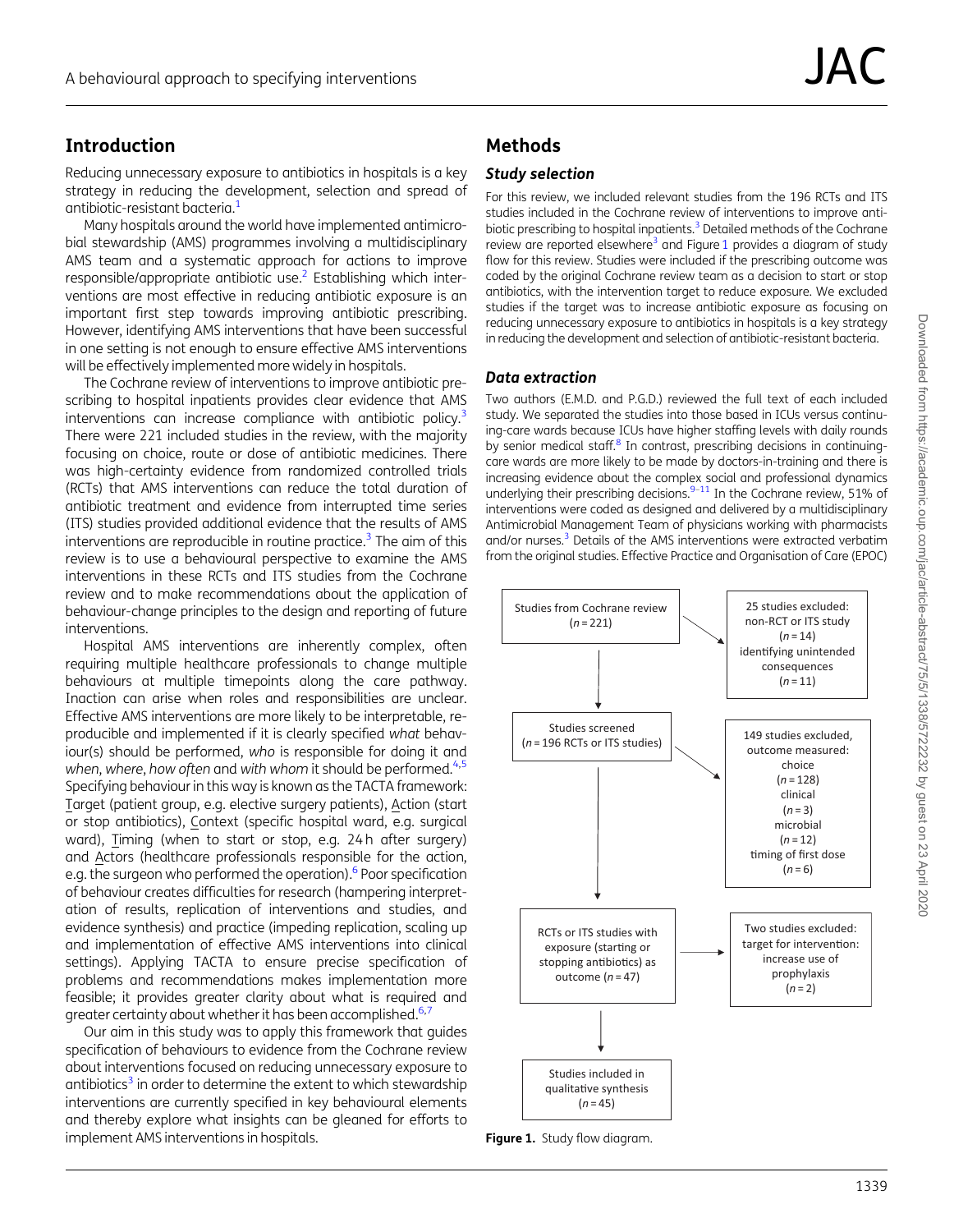<span id="page-2-0"></span>intervention categories were included based on the original Cochrane review coding.<sup>3</sup>

#### Behavioural specification

The TACTA framework $6$  was used to specify verbatim descriptions of the interventions in terms of Target (patient group), Action (start or stop antibiotics), Context (specific hospital ward), Timing (when to start or stop) and Actors (healthcare professionals responsible for the action). Two authors (E.M.D. and P.G.D.) independently coded interventions and then compared coding. Two additional authors (J.J.F. and F.L.) reviewed the final coding. Differences in coding of each element were resolved by discussion.

## Results

#### Details of included studies

The 45 included studies were 31 RCTs and 14 ITS studies and reported on 49 outcomes of AMS interventions (4 studies reported 2 outcomes for their interventions $12-15$ ). Details of individual studies are given in Tables [S1](https://academic.oup.com/jac/article-lookup/doi/10.1093/jac/dkaa001#supplementary-data) to [S4](https://academic.oup.com/jac/article-lookup/doi/10.1093/jac/dkaa001#supplementary-data) (available as [Supplementary data](https://academic.oup.com/jac/article-lookup/doi/10.1093/jac/dkaa001#supplementary-data) at JAC Online): country; number of hospitals; context; target patients; intervention; action; timing; actors; and outcome. The most represented country setting was the USA (12 studies), followed by Switzerland (10 studies). Most studies were conducted in a single country setting, but one was carried out across five countries[.16](#page-6-0) The maximum number of hospitals within a single study was  $41.^{17}$ There were 15 interventions to reduce the number of patients who started antibiotics (Table [S1](https://academic.oup.com/jac/article-lookup/doi/10.1093/jac/dkaa001#supplementary-data)), 4 to reduce duration of antibiotic prophylaxis (Table [S2\)](https://academic.oup.com/jac/article-lookup/doi/10.1093/jac/dkaa001#supplementary-data) and 30 to reduce duration of antibiotic treatment; 16 in ICUs (Table [S3](https://academic.oup.com/jac/article-lookup/doi/10.1093/jac/dkaa001#supplementary-data)) and 14 in continuing-care wards (Table [S4\)](https://academic.oup.com/jac/article-lookup/doi/10.1093/jac/dkaa001#supplementary-data). Four RCTs $^{12-15}$  measured the effect of an intervention both on reducing the number of patients who started antibiotics and on the duration of treatment in patients who started antibiotics.

Five of the EPOC intervention categories<sup>18</sup> are reflected in the included studies: (i) educational outreach through review and recommendation for change; (ii) audit and feedback about compliance with policies; (iii) dissemination of educational materials; (iv) reminders; and (v) structural interventions. In addition, one study included a restrictive intervention.<sup>19</sup>

## Defining clinical behaviours with TACTA

The application of the TACTA framework to coding AMS interven-tions is demonstrated for two studies<sup>20,[21](#page-6-0)</sup> in Table 1 as examples. Both studies were intended to reduce the duration of antibiotic prophylaxis for adults undergoing elective surgery. However, there were important differences with respect to actions, timing and actors (Table 1). Both studies included AMS interventions with explicit assignment of responsibility for stopping antibiotics to the surgeon (actor). However, in one of these studies<sup>[20](#page-6-0)</sup> the action was supported by introducing a default order for prophylactic antibiotics to stop after 24 h and by making pharmacists responsible for review of patients to ensure that antibiotics had been stopped. Both studies used an ITS design and the results show different effects of the AMS interventions over time (Figure[2](#page-3-0)). Both studies improved performance, but did not reach the target of 95% reliability in the first 6 months after the AMS interventions started. However, in one of the studies $^{20}$  $^{20}$  $^{20}$  changes were made to the intervention over time; the Surgical Infection Prevention Team noted remaining room for improvement and went to the Pharmacy and Therapeutics

| Table 1. Examples of TACTA specification of behaviour for two studies of  |
|---------------------------------------------------------------------------|
| interventions intended to reduce duration of antibiotic prophylaxis after |
| surgery                                                                   |

| TACTA<br>domain | Dull et al. <sup>20</sup> (2008)                                                                                                                                                                                | Sun et al. <sup>21</sup> (2011)                      |
|-----------------|-----------------------------------------------------------------------------------------------------------------------------------------------------------------------------------------------------------------|------------------------------------------------------|
| Target          | adults undergoing elective sur-<br>gery: coronary artery bypass<br>graft (CABG); other cardiac<br>surgery; hip arthroplasty; knee<br>arthroplasty; colorectal surgery;<br>hysterectomy; and vascular<br>surgery | adults undergoing<br>elective surgery:<br>CABG       |
| Action          | stop antibiotics                                                                                                                                                                                                | stop antibiotics                                     |
| Context         | surgical wards in two hospitals in<br>the USA                                                                                                                                                                   | cardiac surgery ward in<br>one hospital in<br>Taiwan |
| Timing          | 24 h after surgery (48 h after<br>cardiac surgery)                                                                                                                                                              | 24 h after surgery                                   |
| Actors          | surgeon who performed the oper-<br>ation and pharmacists                                                                                                                                                        | cardiac surgeon                                      |

Committee to request that it approve an automatic stop on prophylactic antibiotics after 24 h (48 h for cardiothoracic procedures). Following this approval, pharmacists automatically stopped administration of prophylactic antibiotics ordered for more than 24 or 48 h and this was associated with sustained improvement to 95% reliability.<sup>20</sup> In contrast, there was no change in the intervention in the other study and the process was still only 60%–70% reliable at 10–1[2](#page-3-0) months post-intervention (Figure 2). $^{21}$ 

When the TACTA framework was applied to all studies we found that the action, context and target patients were always specified, but specification of timing and actors was more variable (Table [2\)](#page-3-0).

#### Actions

Action was specified across all studies included in this review and three actions were apparent: (i) starting antibiotics; (ii) stopping prophylactic antibiotics; and (iii) stopping therapeutic antibiotics.

#### Starting antibiotics

Fifteen studies evaluated interventions relating to starting, or not starting, antibiotics (Table [2;](#page-3-0) further details in Table [S1\)](https://academic.oup.com/jac/article-lookup/doi/10.1093/jac/dkaa001#supplementary-data). In 12 of these, the AMS intervention was a reminder linked to a laboratory test result: procalcitonin in 9 studies,  $12-15,22-26$  $12-15,22-26$  $12-15,22-26$  $12-15,22-26$  rapid microbiology diagnostic test for viruses or atypical bacteria in 2 studies<sup>27,28</sup> and IL-8 in 1 study.<sup>16</sup> In three studies, the AMS intervention was the introduction of a guideline about management of bronchiolitis, $17,29,30$  with audit and feedback in two of these studies.<sup>29,30</sup>

## Stopping prophylactic antibiotics

There were four ITS studies of AMS interventions to reduce duration of prophylactic antibiotics in adult surgical patients (Table [2;](#page-3-0)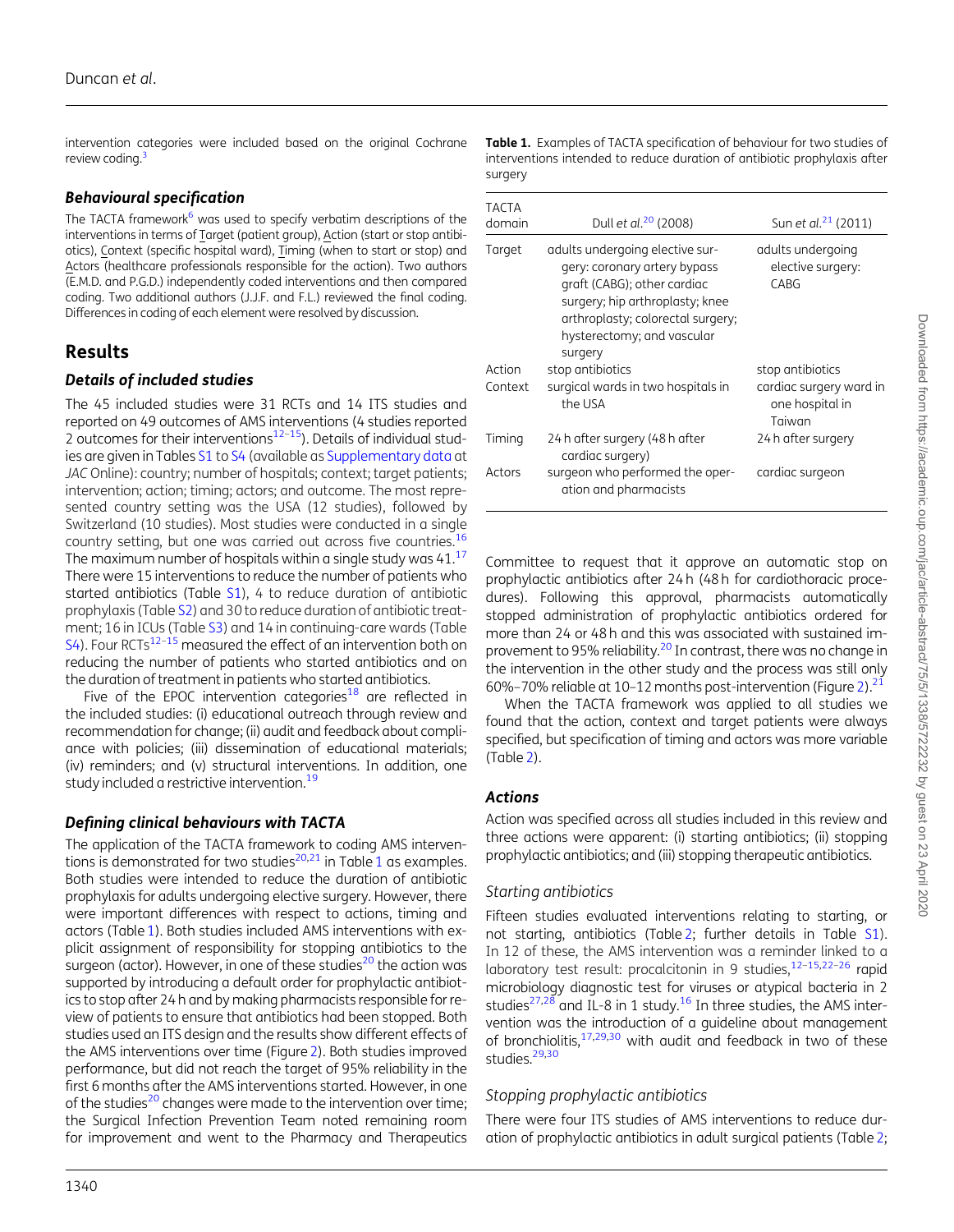<span id="page-3-0"></span>

**Figure 2.** Intervention effect over time for two studies that aimed to increase the percentage of patients who received surgical antibiotic prophylaxis for  $\leq$ 24 h. Drawn from data reported by Dull et al. $^{20}$  $^{20}$  $^{20}$  (2008) and Sun et al. $^{21}$  $^{21}$  $^{21}$  (2011).

| Action                                  | Context                 | Studies (design)                                                          | Target patients                                                                                                                                                    | Timing                                                                                     | Actors                                                                                                              |
|-----------------------------------------|-------------------------|---------------------------------------------------------------------------|--------------------------------------------------------------------------------------------------------------------------------------------------------------------|--------------------------------------------------------------------------------------------|---------------------------------------------------------------------------------------------------------------------|
| Starting<br>antibiotics                 | emergency<br>department | 9 (6 RCT <sup>12,13,22,25,26,28,</sup><br>3 ITS <sup>17,29,30</sup> )     | 8 community-acquired LRTI, 1 9 on admission<br>fever                                                                                                               |                                                                                            | 3 resident, supervised, 3<br>treating physician, 3 not<br>clear                                                     |
|                                         | ward                    | 6 (6 RCT <sup>14-16,23,24,27</sup> )                                      | 3 community-acquired LRTI, 1<br>acute exacerbation of<br>asthma, 1 community-<br>acquired fever in neonates,<br>1 post-cardiac surgery                             | 5 on admission, 1 after<br>surgery                                                         | 5 treating physician, 1<br>physician in charge                                                                      |
| Stopping<br>prophylactic<br>antibiotics | operating<br>theatre    | 2 (2 ITS <sup>31,32</sup> )                                               | 2 elective surgery                                                                                                                                                 | 2 at start of operation                                                                    | 2 not clear                                                                                                         |
|                                         | surgical ward           | 2 (2 ITS <sup>20,21</sup> )                                               | 2 elective surgery                                                                                                                                                 | 2 at 24 h post-operative                                                                   | 1 pharmacist and surgeon,<br>1 surgeon                                                                              |
| Stopping<br>therapeutic<br>antibiotics  | ICU                     | 16 (14 RCT <sup>19,33-45,</sup><br>2 ITS $46,47$                          | 8 sepsis, 5 hospital-acquired<br>LRTI, 3 all on antibiotics                                                                                                        | 9 multiple (e.g. daily)<br>reviews, 2 single re-<br>view (e.g. at 48-72 h),<br>5 not clear | 6 treating physician, 2<br>physician in charge, 1<br>one of four ICU consul-<br>tants, 1 AMT member, 6<br>not clear |
|                                         | ward                    | 14 (9 RCT <sup>12-15,49,51,55-57,</sup><br>5 ITS <sup>48,50,52-54</sup> ) | 6 all on antibiotics, 5 commu-<br>nity-acquired LRTI, 1 posi-<br>tive blood cultures, 1 acute<br>pancreatitis, 1 acute<br>exacerbations of pulmon-<br>ary fibrosis | 3 multiple (e.g. daily)<br>reviews, 5 single re-<br>view (e.g. at 48-72 h),<br>6 not clear | 3 treating physician,<br>11 not clear                                                                               |

LRTI, lower respiratory tract infection; AMT, Antimicrobial Management Team.<br>Note that the total number of studies is 49 because 4 RCTs<sup>12–15</sup> measured the effect of an intervention on two actions (starting and stopping an ic treatment) with different outcome measures for each action.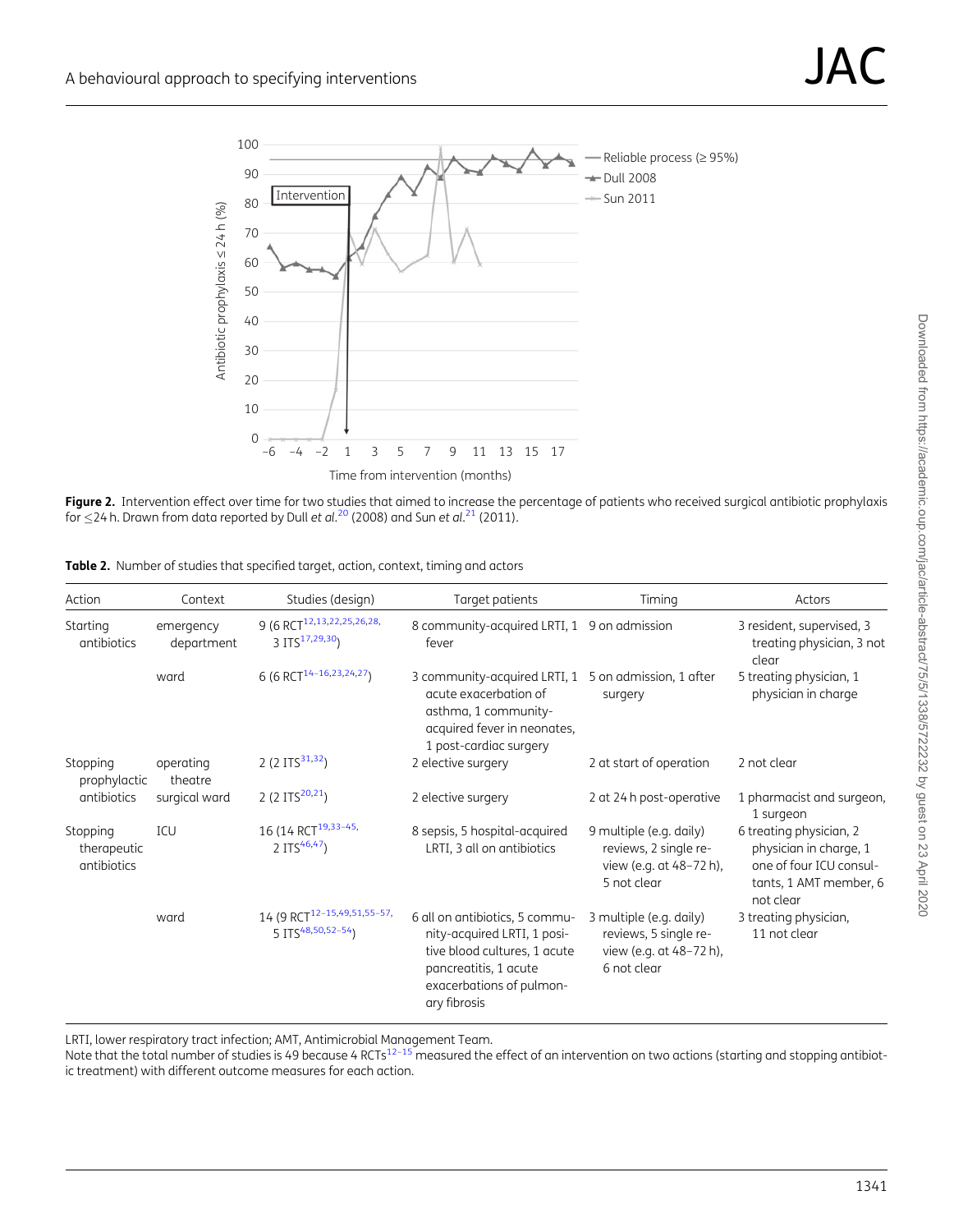<span id="page-4-0"></span>further details in Table [S2](https://academic.oup.com/jac/article-lookup/doi/10.1093/jac/dkaa001#supplementary-data)). The interventions were audit and feedback in three studies<sup>[20](#page-6-0),[21](#page-6-0),[31](#page-6-0)</sup> and a new quideline in one.<sup>32</sup>

#### Stopping therapeutic antibiotics

There were 16 studies of AMS interventions to reduce duration of antibiotic treatment in ICUs (Table[2;](#page-3-0) details in Table [S3\)](https://academic.oup.com/jac/article-lookup/doi/10.1093/jac/dkaa001#supplementary-data), introduction of procalcitonin testing in 11 studies,  $33-43$  review of prescribed antibiotics by members of the AMS team in 4 studies<sup>19,44-46</sup> and introduction of a new guideline in one study.<sup>[47](#page-7-0)</sup> There were 14 studies of AMS interventions on duration of antibiotic treatment in inpatient wards (Table [2;](#page-3-0) details in Table [S4](https://academic.oup.com/jac/article-lookup/doi/10.1093/jac/dkaa001#supplementary-data)), including review and recommendation for change by a member of the AMS team in 5 studies,  $48-52$  antibiotic guidelines in 2 studies  $53,54$  and rapid microbiology testing in 1 study.<sup>55</sup> Procalcitonin featured in six studies.[12](#page-6-0)–[15](#page-6-0),[56](#page-7-0),[57](#page-7-0)

#### Context

Context was specified across all the studies included in this review and included emergency departments (in 9 studies), operating theatres (in 2 studies), surgical wards (in 2 studies), ICUs (in 16 studies) and wards (in 20 studies).

#### **Target**

The target patients for AMS interventions were specified across all the studies and included patients with community-acquired lower respiratory tract infection (in 16 studies), all patients (in 9 studies), patients with sepsis (in 8 studies), patients with hospital-acquired lower respiratory tract infection (in 5 studies), elective surgical patients (in 4 studies), patients with fever (in 1 study), neonatal patients with community-acquired fever (in 1 study), post-cardiac surgical patients (in 1 study), patients with positive blood cultures (in 1 study), patients with acute pancreatitis (in 1 study) and patients with acute exacerbations of pulmonary fibrosis (in 1 study).

#### Timing

Overall, the timing of when an intervention should occur was specified in 76% of studies. Timing was specified for all interventions that targeted starting antibiotics or stopping prophylactic antibiotics. However, timing of interventions to stop therapeutic antibiotic treatment was specified for only 11 (69%) of 16 studies in ICUs and 7 (50%) of 14 studies in wards (Table [2\)](#page-3-0).

#### Actors

Overall, the actor of an intervention was specified in 55% of the studies. Actors were specified for 12 (80%) of 15 AMS interventions targeted at starting antibiotics, but only for 2 (50%) of 4 AMS interventions targeted at stopping prophylactic antibiotics. Actors were specified in 10 (63%) of 16 ICU studies and 3 (21%) of 14 ward studies where AMS interventions were to stop antibiotic treatment (Table [2\)](#page-3-0). Three of the interventions targeted at starting antibiotics specified that the actor was a resident who was supervised by a senior physician<sup>[12](#page-6-0),[13](#page-6-0),[22](#page-6-0)</sup> and two of the interventions targeted at stopping antibiotics in ICUs specified that the actor was one of four ICU consultants $46$  or the member of the Antimicrobial Management Team (AMT) who reviewed the patient.<sup>19</sup> In contrast,

several studies specified actors as either the 'treating physician' or 'physician in charge' (Table [2](#page-3-0)), terms that do not clarify the role of junior and senior doctors or the clinical speciality.

## Summary of results

When the TACTA framework was applied to all studies we found that the action, context and target were always specified. Emergency departments were the context for 60% of interventions targeting patients who start treatment and ICUs were the context for 56% targeting duration of treatment. Procalcitonin was the most common AMS intervention overall. Specification of timing and actors was less reliable, particularly for AMS interventions targeting antibiotic treatment in wards.

# **Discussion**

The key finding in this review is that studies did not consistently report the actor (who is responsible) and timing (when to start/stop antibiotics), whilst target (patient group), action (what should be done) and context (where, e.g. ward or unit) were always specified. Decision-making about antimicrobial use in hospitals is a complex process, which can involve one or more actors and be influenced by cultural factors such as etiquette and hierarchy.<sup>58–61</sup> Few AMS interventions included in this review specified more than one actor and only one specified an actor who was not a doctor, $^{20}$  $^{20}$  $^{20}$  which fails to reflect the multi-professional care-delivery system of antibiotics in hospitals. $9,10,62-65$ 

## Defining clinical behaviours with the TACTA framework

The first step in a behavioural approach to designing (and reporting) interventions is to define the problem in behavioural terms: who needs to do what differently to whom, where and when? The second step is to identify and prioritize a range of potential target behaviours.<sup>[4](#page-6-0)</sup> Poor specification of the target behaviour, as this review has found for AMS interventions, causes problems for both research (creating difficulties for interpreting results, replication of interventions and studies, and evidence synthesis) and practice (impeding replication, scaling up and implementation of effective AMS interventions into clinical settings). Two of the AMS interventions to stop prophylactic antibiotics identified the surgeon as an actor for their intervention and made them specifically responsible for the action<sup>[20](#page-6-0),[21](#page-6-0)</sup> (Table [1](#page-2-0)). Both interventions improved performance, but did not reach the target of 95% reliability within 6 months. In one study the AMS intervention was revised, which was associated with sustained improvement to 95% reliability<sup>20</sup> (Figure [2](#page-3-0)). Iterative review should be the rule rather than the exception in behaviour-change interventions, with revision of the intervention if it is not achieving its goal or if it has unanticipated, unpleasant consequences.<sup>66-68</sup> However, the study by Dull et al.<sup>[20](#page-6-0)</sup> was the only example, among 45 included studies, of review and revision of an intervention through identification of additional actors.

In comparison with stopping therapeutic antibiotics, changing behaviour to stop prophylactic antibiotics may be more straightforward for two reasons. First, there is compelling evidence that stopping prophylactic antibiotics after 24 h does not increase risk of surgical site infection and that continuing antibiotics for >24 h is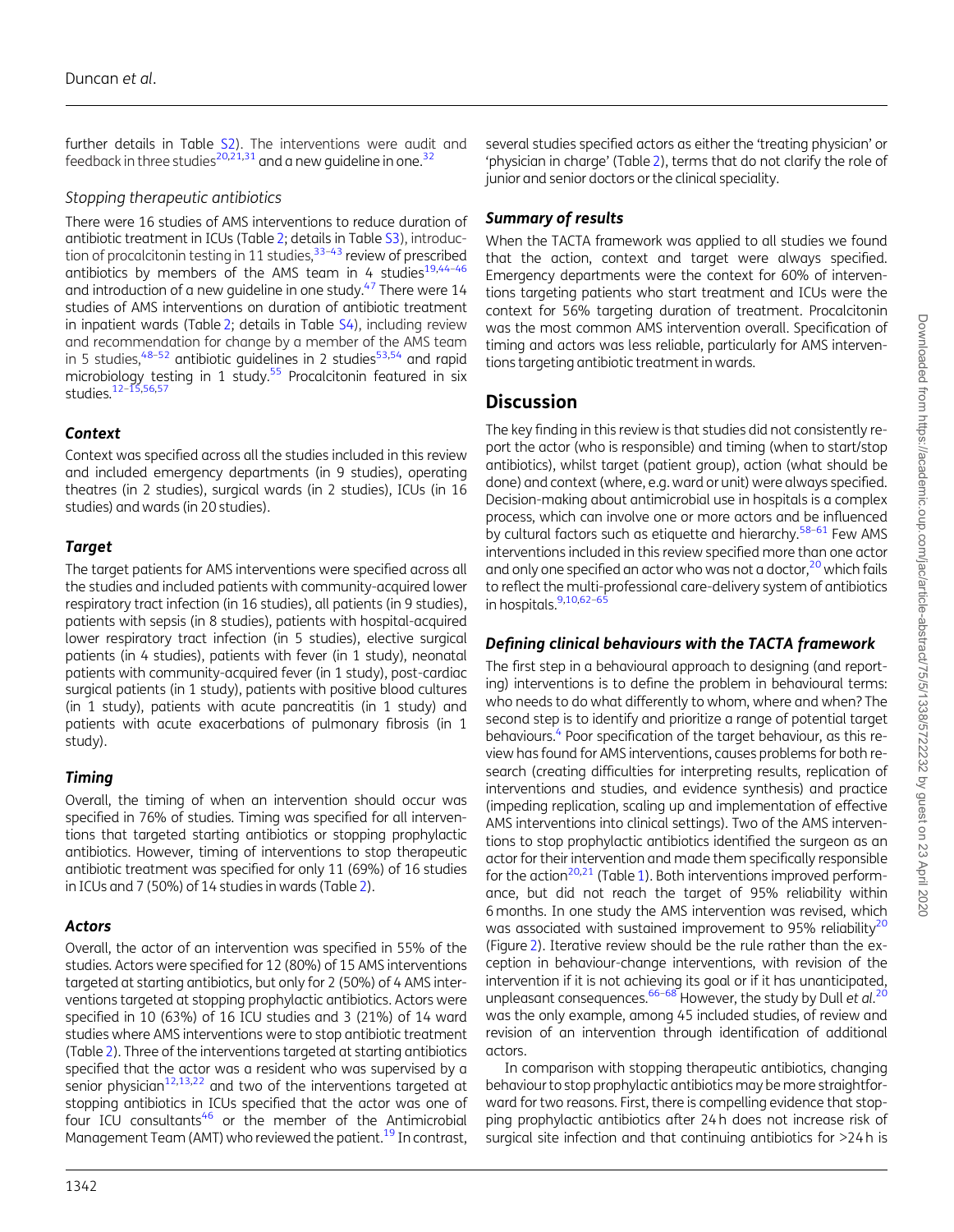<span id="page-5-0"></span>likely to increase risk of Clostridioides difficile infection.<sup>[69](#page-8-0)</sup> which can be used to influence prescribers' motivation through beliefs about consequences. Second, the patients are undergoing elective surgery, which facilitates the opportunity to clearly identify both the target and the actors for the intervention.

All of the included studies described the physical context for the intervention as either ICUs or continuing-care wards (Table [1\)](#page-2-0). In ICUs, daily rounds by senior doctors are the norm<sup>8</sup> and most AMS programmes already include review by infection specialists.<sup>2[,70,71](#page-8-0)</sup> In contrast, in continuing-care wards, regular review of patients is often done by doctors-in-training, supported by less frequent ward rounds by senior doctors.<sup>9-11[,61](#page-7-0)</sup> A realist review of evidence from 131 studies found that doctors-in-training operate within challenging contexts (hierarchical relationships, powerful prescribing norms, unclear roles and responsibilities) where they prioritize particular responses due to fear of criticism and fear of individual responsibility for patients deteriorating. $11$  The authors conclude that these complex dynamics explain how and why doctors-intraining follow senior clinicians' prescribing habits, take into account advice from other health professionals, ask questions or challenge decisions. $11$  Furthermore, two recent qualitative studies found that the social context in which doctors-in-training work can be very different in medical and surgical wards. $58,61$  $58,61$  $58,61$  There is already evidence about differences in professional identity and culture between medicine and surgery, but these studies demonstrate the need for a thorough understanding of specialty-specific norms surrounding antimicrobial prescribing.<sup>7</sup>

Only three of our included studies explicitly identified doctorsin-training as actors and described their supervision by senior colleagues[.12,13,22](#page-6-0) All three of these studies were from emergency departments. In contrast, of the five studies of AMS interventions to stop antibiotics in continuing-care wards through review by a member of the AMS team, only two identified an actor for the recommendation and both of these were ambiguous. Recommendations through 'direct interaction with the prescribing physician'[51](#page-7-0) or through communication 'to the clinician caring for the child<sup>'[52](#page-7-0)</sup> could be interpreted as either for the junior doctor who wrote the prescription or reviews the patient regularly, or as the senior doctor who is responsible for the patient. In the remaining three studies, the recommendation was entered into the medical record<sup>48,49</sup> or was communicated 'by telephone, through the electronic medical record or on rounds<sup>550</sup> so it was not clear who was expected to act on the recommendation.

#### Hospital AMS interventions focused on reducing exposure to antibiotics

Procalcitonin was the most common intervention focused on exposure overall, accounting for half of the studies targeting patients who start antibiotics on admission to hospital and the duration of therapeutic antibiotics in wards (Table [S1\)](https://academic.oup.com/jac/article-lookup/doi/10.1093/jac/dkaa001#supplementary-data), with the majority of studies targeting duration of therapeutic antibiotics in ICUs (Table [S3\)](https://academic.oup.com/jac/article-lookup/doi/10.1093/jac/dkaa001#supplementary-data). In 2015, NICE issued guidance on procalcitonin testing for two indications: stopping antibiotic treatment in people with confirmed or highly suspected sepsis in the ICU, or starting and stopping antibiotic treatment in people with suspected bacterial infection presenting to the emergency department.<sup>70</sup> The guidance was based on evidence from a systematic review of 18 studies, which

included 12 RCTs from our review.[12,13,15,25,26](#page-6-0)[,33,34,36–38,43,57](#page-7-0) NICE did not recommend adoption of procalcitonin because the control arm in these RCTs did not reflect current standard clinical practice in the UK. We believe that the same concerns apply to five studies from our review that were not included in the NICE guidance[.14,22–24,](#page-6-0)[56](#page-7-0)

In 2015, a survey about AMS in 421 hospitals from Asia, Africa, Europe, North America, Oceania and South America reported that testing for procalcitonin or other inflammatory markers was used to influence decisions about starting or stopping antibiotics in only 36% of hospitals.<sup>[2](#page-6-0)</sup> In contrast, the majority of these hospitals used the other AMS interventions from our review: dissemination of guidelines (94%), review and recommendation for change in antibiotic therapy through telephone consultation (89%) or ward rounds (81%), audit (80%) and review of patients with bacteraemia (73%).

There are strengths and limitations to this review to consider. It is a review of studies included within an existing review rather than a systematic review of primary studies. This means that there may have been recently published AMS intervention studies that were not included in the Cochrane review and it is possible that recently conducted studies of AMS interventions have been reported more precisely in published reports. A strength of this review is in the application of an existing behavioural framework, TACTA, which has an established track record of application to reports of interven-tions<sup>6</sup> and a grounding in behavioural theory.<sup>[73](#page-8-0)</sup> Other frameworks exist to encourage thorough descriptions of interventions and aid replication of studies, such as the TIDieR checklist.<sup>74</sup> However, the TIDieR checklist is focused on reporting of the details of intervention elements within a study rather than clearly specifying the behaviours that need to change as a result of the intervention. A behavioural approach using TACTA can add to reporting guidelines like TIDieR by increasing clarity and helping to operationalize the intervention elements themselves.<sup>75</sup>

#### Conclusions

The evidence that we have reviewed shows that actors and timing are poorly defined in AMS interventions to reduce unnecessary antibiotic prescribing in hospitals. This lack of specification is likely to hamper efforts to replicate successful interventions, synthesize evidence and implement successful interventions into practice. This lack of specification is particularly true for review of antibiotic treatment in continuing-care wards, where changing professional behaviour to influence antibiotic use is likely to be particularly challenging. There is a growing number of examples of theory-driven, systematic approaches to intervention design. $76,77$  $76,77$  $76,77$  However, there is still a need to improve definition of problems in behavioural terms and improve understanding of current behaviour in context in order to maximize learning through evidence synthesis and detailed intervention reporting.[77](#page-8-0) Studies reporting AMS interventions to reduce unnecessary antibiotic prescribing in hospitals should consider applying a behavioural framework to ensure that the evidence they provide can be used to help to build a picture of what works and that the what, who, when, where, how often and with whom of effective interventions can be operationalized into practice.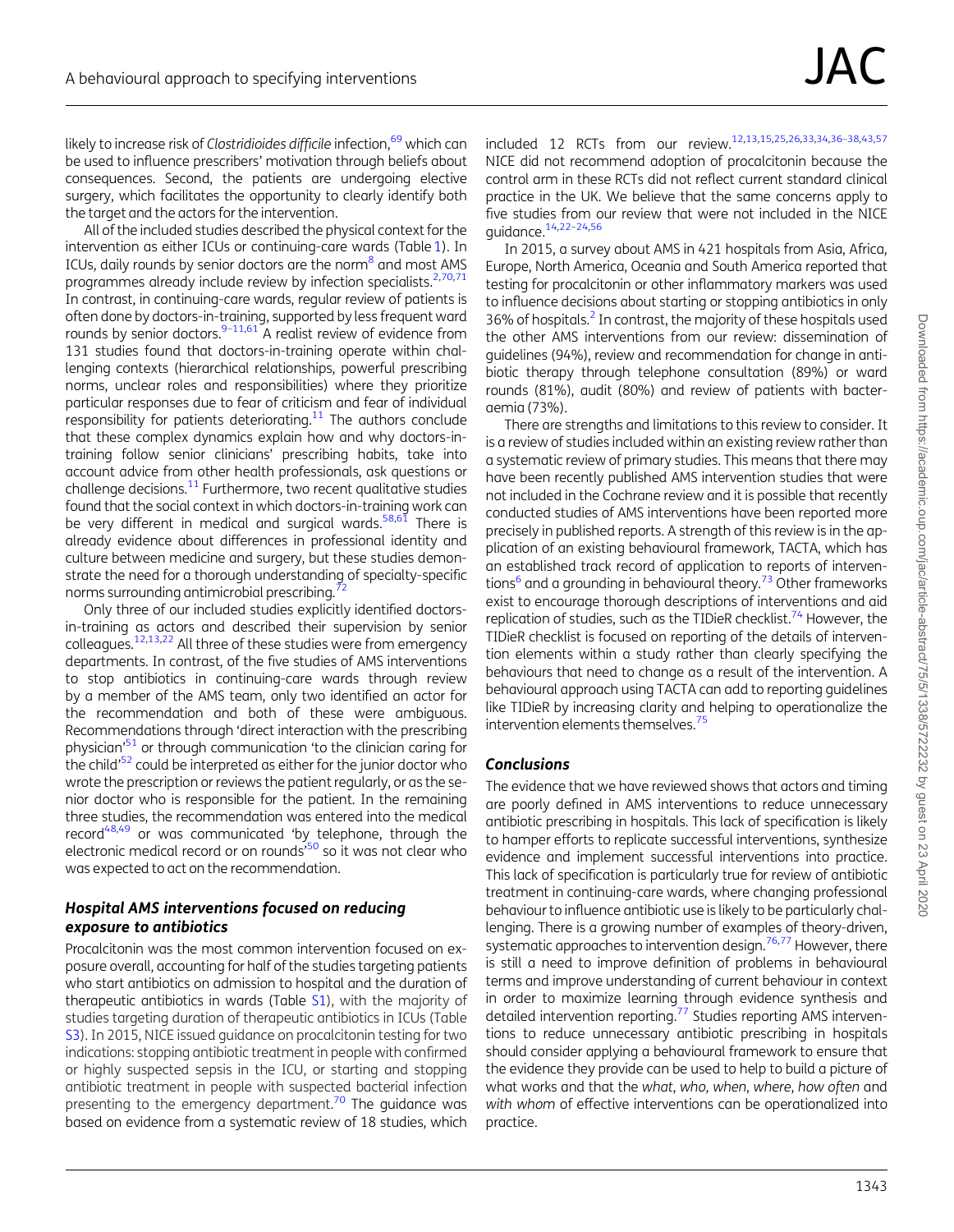# <span id="page-6-0"></span>Funding

Funding received from the Research Council of Norway (RCN) through the Joint Programming Initiative on Antimicrobial Resistance (JPIAMR) under the fourth call (2016). Costs included travel costs, running faceto-face meetings and dissemination of results. The Health Services Research Unit is core funded by the Chief Scientist Office of the Scottish Government Health and Social Care Directorates. J.M.G. holds a Canada Research Chair in Health Knowledge Transfer and Uptake. E.C. is funded by the National Institute of Health Research Imperial Biomedical Research Centre and the National Institute for Health Research Health Protection Research Unit (NIHR HPRU) in Healthcare Associated Infections and Antimicrobial Resistance at Imperial College London and the Economic and Social Research Council. The funders had no role in study design, data collection and analysis, decision to publish or preparation of the report.

## Transparency declarations

None to declare.

## Supplementary data

Tables [S1](https://academic.oup.com/jac/article-lookup/doi/10.1093/jac/dkaa001#supplementary-data) to [S4](https://academic.oup.com/jac/article-lookup/doi/10.1093/jac/dkaa001#supplementary-data) are available as [Supplementary data](https://academic.oup.com/jac/article-lookup/doi/10.1093/jac/dkaa001#supplementary-data) at JAC Online

# References

[1](#page-1-0) Rice LB. The Maxwell Finland Lecture: For the duration—rational antibiotic administration in an era of antimicrobial resistance and Clostridium difficile. Clin Infect Dis 2008; 46: 491–6.

[2](#page-1-0) Howard P, Pulcini C, Levy Hara G et al. An international cross-sectional survey of antimicrobial stewardship programmes in hospitals. J Antimicrob Chemother 2015; 70: 1245–55.

[3](#page-1-0) Davey P, Marwick CA, Scott CL et al. Interventions to improve antibiotic prescribing practices for hospital inpatients. Cochrane Database Syst Rev 2017; issue 2: CD003543.

[4](#page-1-0) Michie S, Atkins L, West R. The Behaviour Change Wheel: A Guide to Designing Interventions. Silverback Publishing, 2014.

[5](#page-1-0) Atkins L, Francis J, Islam R et al. A quide to using the Theoretical Domains Framework of behaviour change to investigate implementation problems. Implement Sci 2017; 12: 77.

[6](#page-1-0) Francis J, Presseau J. Healthcare practitioner behaviour. In: C Llewellyn, S Ayers, C McManus, eds. Cambridge Handbook of Psychology, Health and Medicine. Cambridge University Press, 2019; 325–8.

[7](#page-1-0) Michie S, Johnston M. Changing clinical behaviour by making guidelines specific. BMJ 2004; 328: 343–5.

[8](#page-1-0) Marshall JC, Bosco L, Adhikari NK et al. What is an intensive care unit? A report of the task force of the World Federation of Societies of Intensive and Critical Care Medicine. J Crit Care 2017; 37: 270–6.

[9](#page-4-0) Broom A, Broom J, Kirby E. Cultures of resistance? A Bourdieusian analysis of doctors' antibiotic prescribing. Soc Sci Med 2014; 110: 81–8.

[10](#page-4-0) Lewis PJ, Tully MP. Uncomfortable prescribing decisions in hospitals: the impact of teamwork. JR Soc Med 2009; 102: 481-8.

[11](#page-5-0) Papoutsi C, Mattick K, Pearson M et al. Social and professional influences on antimicrobial prescribing for doctors-in-training: a realist review. J Antimicrob Chemother 2017; 72: 2418–30.

[12](#page-3-0) Christ-Crain M, Jaccard-Stolz D, Bingisser R et al. Effect of procalcitoninguided treatment on antibiotic use and outcome in lower respiratory tract infections: cluster-randomised, single-blinded intervention trial. Lancet 2004; 363: 600–7.

[13](#page-3-0) Christ-Crain M, Stolz D, Bingisser R et al. Procalcitonin guidance of antibiotic therapy in community-acquired pneumonia: a randomized trial. Am J Respir Crit Care Med 2006; 174: 84–93.

[14](#page-5-0) Ding J, Chen Z, Feng K. Procalcitonin-guided antibiotic use in acute exacerbations of idiopathic pulmonary fibrosis. Int J Med Sci 2013; 10: 903-7.

[15](#page-5-0) Esposito S, Tagliabue C, Picciolli I et al. Procalcitonin measurements for guiding antibiotic treatment in pediatric pneumonia. Respir Med 2011; 105: 1939–45.

[16](#page-2-0) Franz AR, Bauer K, Schalk A et al. Measurement of interleukin 8 in combination with C-reactive protein reduced unnecessary antibiotic therapy in newborn infants: a multicenter, randomized, controlled trial. Pediatrics 2004; 114:  $1 - 8$ 

[17](#page-2-0) Parikh K, Hall M, Teach SJ. Bronchiolitis management before and after the AAP quidelines. Pediatrics 2014; 133: e1-7.

[18](#page-2-0) Cochrane Effective Practice and Organisation of Care (EPOC) Group. What Study Designs Should be Included in an EPOC Review and What Should They be Called? 2016. [https://epoc.cochrane.org/sites/epoc.cochrane.org/](https://epoc.cochrane.org/sites/epoc.cochrane.org/files/public/uploads/Resources-for-authors2017/what_study_designs_should_be_included_in_an_epoc_review.pdf) [files/public/uploads/Resources-for-authors2017/what\\_study\\_designs\\_](https://epoc.cochrane.org/sites/epoc.cochrane.org/files/public/uploads/Resources-for-authors2017/what_study_designs_should_be_included_in_an_epoc_review.pdf) should be included in an epoc review.pdf.

[19](#page-2-0) Singh N, Rogers P, Atwood CW et al. Short-course empiric antibiotic therapy for patients with pulmonary infiltrates in the intensive care unit. A proposed solution for indiscriminate antibiotic prescription. Am J Respir Crit Care Med 2000; 162: 505-11.

[20](#page-2-0) Dull D, Baird SK, Dulac J et al. Improving prophylactic perioperative antibiotic utilization in a hospital system. J Healthc Qual 2008; 30: 48–56.

[21](#page-2-0) Sun TB, Chao SF, Chang BS et al. Quality improvements of antimicrobial prophylaxis in coronary artery bypass grafting. J Surg Res 2011; 167: 329–35.

[22](#page-3-0) Lacroix L, Manzano S, Vandertuin L et al. Impact of the lab-score on antibiotic prescription rate in children with fever without source: a randomized controlled trial. PLoS One 2014; 9: e115061.

[23](#page-3-0) Long W, Li LJ, Huang GZ et al. Procalcitonin guidance for reduction of antibiotic use in patients hospitalized with severe acute exacerbations of asthma: a randomized controlled study with 12-month follow-up. Crit Care 2014; 18: 471.

[24](#page-3-0) Maravic-Stojkovic V, Lausevic-Vuk L, Jovic M et al. Procalcitoninbased therapeutic strategy to reduce antibiotic use in patients after cardiac surgery: a randomized controlled trial. Srp Arh Celok Lek 2011; 139: 736–42.

[25](#page-3-0) Schuetz P, Christ-Crain M, Thomann R et al. Effect of procalcitonin-based guidelines vs standard guidelines on antibiotic use in lower respiratory tract infections: the ProHOSP randomized controlled trial. JAMA 2009; 302: 1059–66.

[26](#page-3-0) Stolz D, Christ-Crain M, Bingisser R et al. Antibiotic treatment of exacerbations of COPD: a randomized, controlled trial comparing procalcitoninguidance with standard therapy. Chest 2007; 131: 9–19.

[27](#page-2-0) Oosterheert JJ, Van Loon AM, Schuurman R et al. Impact of rapid detection of viral and atypical bacterial pathogens by real-time polymerase chain reaction for patients with lower respiratory tract infection. Clin Infect Dis 2005; 41: 1438–44.

[28](#page-2-0) Poehling KA, Zhu Y, Tang YW et al. Accuracy and impact of a point-ofcare rapid influenza test in young children with respiratory illnesses. Arch Pediatr Adolesc Med 2006; 160: 713-8.

[29](#page-2-0) Akenroye Ayobami T, Baskin Marc N, Samnaliev M et al. Impact of a bronchiolitis guideline on ED resource use and cost: a segmented time-series analysis. Pediatrics 2014; 133: e227–34.

[30](#page-2-0) Mittal V, Darnell C, Walsh B et al. Inpatient bronchiolitis guideline implementation and resource utilization. Pediatrics 2014; 133: e730-7.

[31](#page-3-0) van Kasteren ME, Mannien J, Kullberg BJ et al. Quality improvement of surgical prophylaxis in Dutch hospitals: evaluation of a multi-site intervention by time series analysis. J Antimicrob Chemother 2005; 56: 1094–102.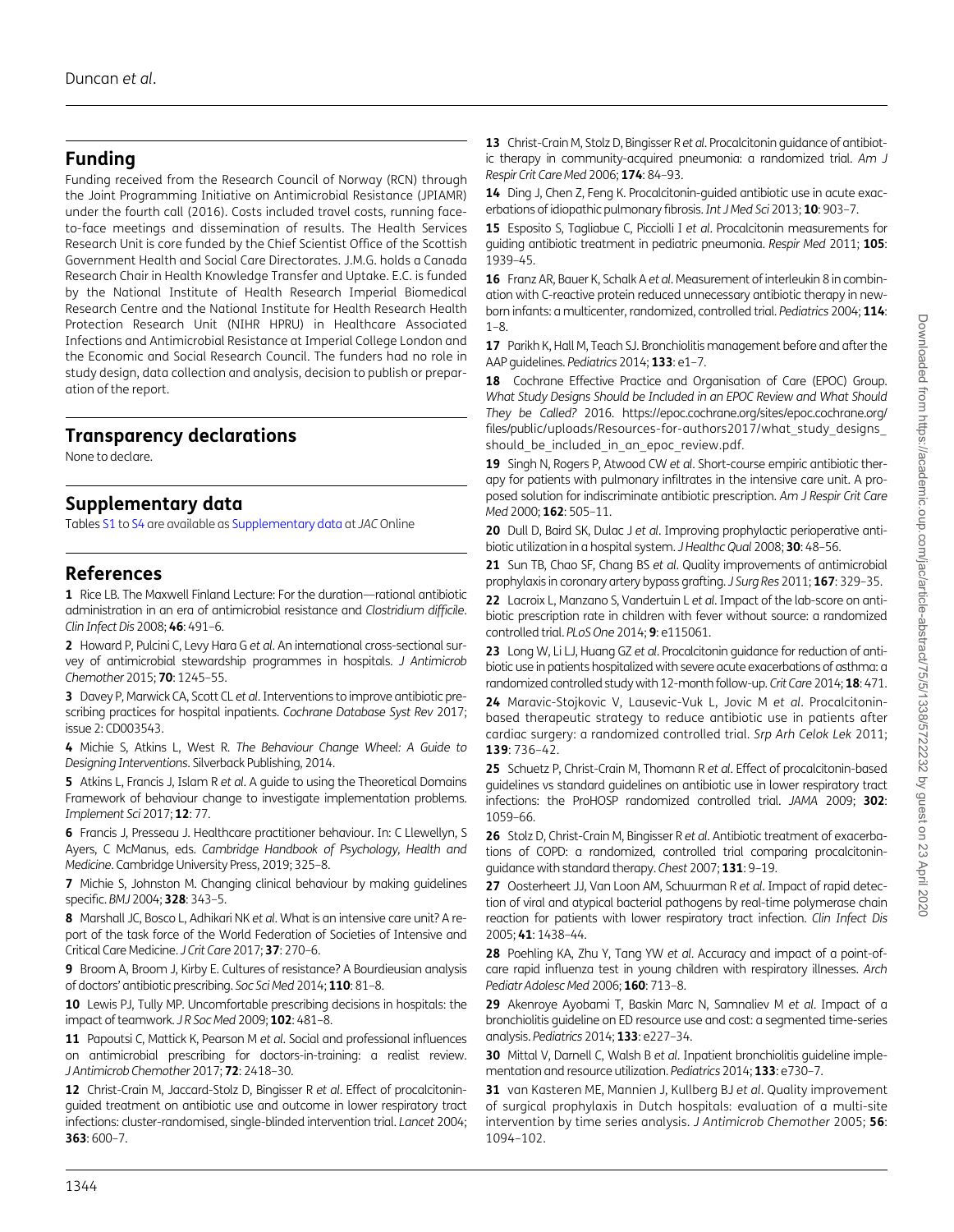<span id="page-7-0"></span>[32](#page-3-0) Meyer E, Schwab F, Pollitt A et al. Impact of a change in antibiotic prophylaxis on total antibiotic use in a surgical intensive care unit. Infection 2010; 38: 19–24.

[33](#page-5-0) Annane D, Maxime V, Faller JP et al. Procalcitonin levels to quide antibiotic therapy in adults with non-microbiologically proven apparent severe sepsis: a randomised controlled trial. BMJ Open 2013; 3: e002186.

[34](#page-5-0) Bouadma L, Luyt CE, Tubach F et al. Use of procalcitonin to reduce patients' exposure to antibiotics in intensive care units (PRORATA trial): a multicentre randomised controlled trial. Lancet 2010; 375: 463–74.

35 Hochreiter M, Kohler T, Schweiger AM et al. Procalcitonin to guide duration of antibiotic therapy in intensive care patients: a randomized prospective controlled trial. Crit Care 2009; 13: R83.

36 Layios N, Lambermont B, Canivet JL et al. Procalcitonin usefulness for the initiation of antibiotic treatment in intensive care unit patients. Crit Care Med 2012; 40: 2304–9.

37 Liu BH, Li HF, Lei Y et al. [Clinical significance of dynamic monitoring of procalcitonin in guiding the use of antibiotics in patients with sepsis in ICU]. Zhonghua Wei Zhong Bing Ji Jiu Yi Xue 2013; 25: 690–3.

38 Nobre V, Harbarth S, Graf JD et al. Use of procalcitonin to shorten antibiotic treatment duration in septic patients: a randomized trial. Am J Respir Crit Care Med 2008; 177: 498-505.

39 Oliveira CF, Botoni FA, Oliveira CRA et al. Procalcitonin versus C-reactive protein for guiding antibiotic therapy in sepsis: a randomized trial. Crit Care Med 2013; 41: 2336–43.

40 Schroeder S, Hochreiter M, Koehler T et al. Procalcitonin (PCT)-quided algorithm reduces length of antibiotic treatment in surgical intensive care patients with severe sepsis: results of a prospective randomized study. Langenbecks Arch Surg 2009; 394: 221–6.

41 Shehabi Y, Sterba M, Garrett PM et al. Procalcitonin algorithm in critically ill adults with undifferentiated infection or suspected sepsis. A randomized controlled trial. Am J Respir Crit Care Med 2014; 190: 1102-10.

42 Stocker M, Fontana M, el Helou S et al. Use of procalcitonin-guided decision-making to shorten antibiotic therapy in suspected neonatal early-onset sepsis: prospective randomized intervention trial. Neonatology 2010; 97: 165–74.

[43](#page-5-0) Stolz D, Smyrnios N, Eggimann P et al. Procalcitonin for reduced antibiotic exposure in ventilator-associated pneumonia: a randomised study. Eur Respir J 2009; 34: 1364–75.

44 Bouza E, Torres MV, Radice C et al. Direct E-test (AB Biodisk) of respiratory samples improves antimicrobial use in ventilator-associated pneumonia. Clin Infect Dis 2007; 44: 382–7.

45 Micek ST, Ward S, Fraser VJ et al. A randomized controlled trial of an antibiotic discontinuation policy for clinically suspected ventilator-associated pneumonia. Chest 2004; 125: 1791–9.

[46](#page-3-0) Peto Z, Benko R, Matuz M et al. Results of a local antibiotic management program on antibiotic use in a tertiary intensive care unit in Hungary. Infection 2008; 36: 560–4.

[47](#page-3-0) Meyer E, Buttler J, Schneider C et al. Modified guidelines impact on antibiotic use and costs: duration of treatment for pneumonia in a neurosurgical ICU is reduced. J Antimicrob Chemother 2007; 59: 1148–54.

[48](#page-3-0) Cook PP, Rizzo S, Gooch M et al. Sustained reduction in antimicrobial use and decrease in methicillin-resistant Staphylococcus aureus and Clostridium difficile infections following implementation of an electronic medical record at a tertiary-care teaching hospital. J Antimicrob Chemother 2011; 66: 205–9.

[49](#page-3-0) Danaher PJ, Milazzo NA, Kerr KJ et al. The antibiotic support team - a successful educational approach to antibiotic stewardship. Mil Med 2009; 174: 201–5.

[50](#page-3-0) Jump R, Olds D, Seifi N et al. Effective antimicrobial stewardship in a long-term care facility through an infectious disease consultation service: keeping a LID on antibiotic use. Infect Control Hosp Epidemiol 2012; 33: 1185–92.

[51](#page-3-0) Lesprit P, Landelle C, Brun-Buisson C. Clinical impact of unsolicited postprescription antibiotic review in surgical and medical wards: a randomized controlled trial. Clin Microbiol Infect 2013; 19: E91–7.

[52](#page-5-0) Newland JG, Stach LM, De Lurgio SA et al. Impact of a prospective-auditwith-feedback antimicrobial stewardship program at a children's hospital. J Pediatr Infect Dis Soc 2012; 1: 179-86.

[53](#page-4-0) Chandy SJ, Naik GS, Charles R et al. The impact of policy quidelines on hospital antibiotic use over a decade: a segmented time series analysis. PLoS One 2014; 9: e92206.

[54](#page-4-0) Schwartz DN, Abiad H, DeMarais PL et al. An educational intervention to improve antimicrobial use in a hospital-based long-term care facility. J Am Geriatr Soc 2007; 55: 1236–42.

[55](#page-4-0) Kerremans JJ, Verboom P, Stijnen T et al. Rapid identification and antimicrobial susceptibility testing reduce antibiotic use and accelerate pathogen-directed antibiotic use. J Antimicrob Chemother 2008; 61: 428–35.

[56](#page-4-0) Kristoffersen KB, Sogaard OS, Wejse C et al. Antibiotic treatment interruption of suspected lower respiratory tract infections based on a single procalcitonin measurement at hospital admission–a randomized trial. Clin Microbiol Infect 2009; 15: 481–7.

[57](#page-4-0) Qu R, Ji Y, Ling Y et al. Procalcitonin is a good tool to guide duration of antibiotic therapy in patients with severe acute pancreatitis. A randomized prospective single-center controlled trial. Saudi Med J 2012; 33: 382–7.

**[58](#page-5-0)** Charani E, Ahmad R, Rawson TM et al. The differences in antibiotic decision-making between acute surgical and acute medical teams: an ethnographic study of culture and team dynamics. Clin Infect Dis 2019; 69: 12–20.

59 Charani E, Castro-Sanchez E, Sevdalis N et al. Understanding the determinants of antimicrobial prescribing within hospitals: the role of "prescribing etiquette". Clin Infect Dis 2013; 57: 188–96.

60 Charani E, Tarrant C, Moorthy K et al. Understanding antibiotic decision making in surgery-a qualitative analysis. Clin Microbiol Infect 2017; 23: 752–60.

[61](#page-5-0) Mattick K, Kelly N, Rees C. A window into the lives of junior doctors: narrative interviews exploring antimicrobial prescribing experiences. J Antimicrob Chemother 2014; 69: 2274–83.

62 Brink A, Van den Bergh D, Mendelson M et al. Passing the baton to pharmacists and nurses: new models of antibiotic stewardship for South Africa? S Afr Med J 2016; 106: 947-8.

63 Charani E, Cooke J, Holmes A. Antibiotic stewardship programmes– what's missing? J Antimicrob Chemother 2010; 65: 2275–7.

64 Edwards R, Drumright LN, Kiernan M et al. Covering more territory to fight resistance: considering nurses' role in antimicrobial stewardship. J Infect Prev 2011; 12: 6–10.

65 Hulscher ME, Grol RP, van der Meer JW. Antibiotic prescribing in hospitals: a social and behavioural scientific approach. Lancet Infect Dis 2010; 10: 167–75.

66 Taylor MJ, McNicholas C, Nicolay C et al. Systematic review of the application of the plan-do-study-act method to improve quality in healthcare. BMJ Qual Saf 2014; 23: 290–8.

67 Toma M, Davey P, Marwick C et al. A framework for ensuring a balanced accounting of the impact of antimicrobial stewardship interventions. J Antimicrob Chemother 2017; 72: 3223–31.

68 Toma M, Dreischulte T, Gray NM et al. Balancing measures or a balanced accounting of improvement impact: a qualitative analysis of individual and focus group interviews with improvement experts in Scotland. BMJ Qual Saf 2018; 27: 547–56.